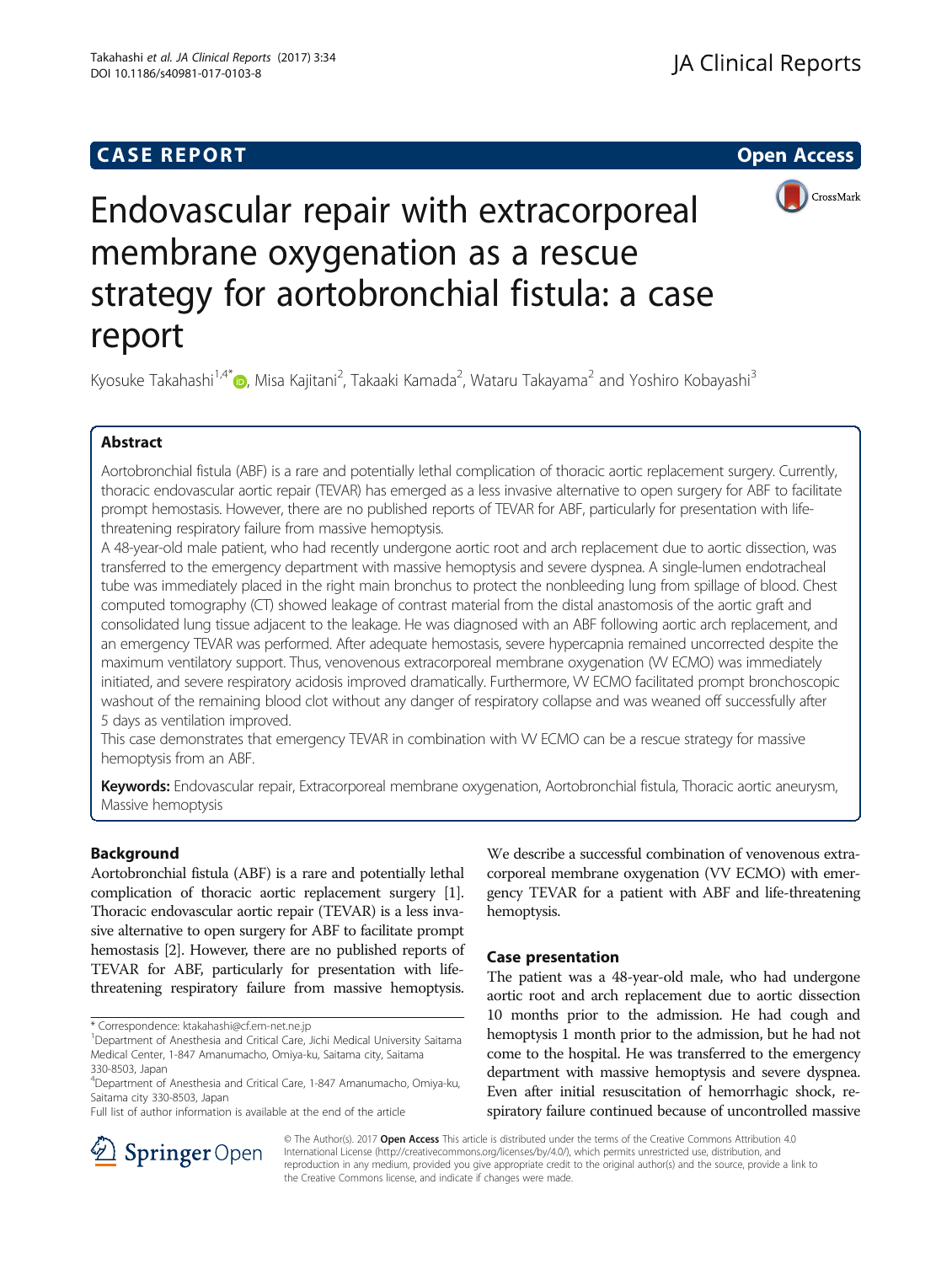hemoptysis; thus, a single-lumen endotracheal tube was immediately placed in the right main bronchus to protect the nonbleeding lung from blood spillage. Arterial blood gas analysis showed severe respiratory acidosis (pH,  $7.13$ ;  $pCO<sub>2</sub>$ ) 76.2 mmHg,  $pO_2$  92.8 mmHg;  $HCO_3^-$  25.2 mEq/L; BE −4.0 mmol/L). Chest computed tomography showed leakage of contrast material from the distal anastomosis of the aortic arch, and chest X-ray showed consolidated lung tissue adjacent to the leakage (Fig. 1). He was diagnosed with ABF following aortic arch replacement, and emergency TEVAR was scheduled. At this time, massive hemothorax and lung bleeding from the ABF had led to not only potentially lethal hypercapnic respiratory failure but also hemodynamic instability. Therefore, endovascular treatment was preferred to achieve hemostasis and avoid prolonged operative time, because extensive pleural adhesions were anticipated from a history of repeat thoracotomy.

Emergency TEVAR under general anesthesia was successfully completed within 30 min and provided both adequate hemostasis and hemodynamic stability. He was transfused with 22 units of packed red blood cells, 20 units of platelet concentrate, and 18 units of fresh frozen plasma until adequate hemostasis was achieved. Despite the maximum manual ventilatory support and administration of tromethamine, severe hypercapnia and life-threatening acidosis remained uncorrected. Worse still, peak airway pressure higher than 60 mmH2O was required to achieve



Fig. 1 The chest X-ray shows diffuse consolidation of the left lung due to massive bleeding. A single-lumen endotracheal tube is placed in the right main bronchus

tidal volume of 5 ml/kg. Arterial blood gas analysis showed the following: pH, 6.88; pCO<sub>2</sub>, 199.9 mmHg; pO<sub>2</sub>, 129.0 mmHg; HCO<sub>3</sub>, 37.3 mEq/L; and BE, 3.3 mmol/L. Thus, VV ECMO was immediately initiated as a bridge therapy for respiratory recovery. Drainage cannula was inserted from the left femoral vein and placed in the inferior vena cava. Return cannula was inserted into the right internal jugular vein. Intravenous heparin (2000 units) was administered before cannula insertion to maintain activated clotting time (ACT) values lower than 200 s. Additional heparin was not required to maintain adequate anticoagulation during the surgery.

Soon after the initiation of ECMO, the severe respiratory acidosis dramatically improved to a pH of 7.34, a pCO2 of 39.3 mmHg, and a bicarbonate level of 21.0 mEq/L. Sufficient oxygenation was provided without ventilation during maintenance with ECMO; therefore, fiber-optic bronchoscopy was performed to clear the airways of the remaining blood clots without any danger of respiratory collapse. Additionally, endotracheal tube in the right main bronchus was replaced to the trachea in the operation room. Intravenous heparin was continued after ICU admission because there were no signs of hemoptysis. The aim of ACT was 180 to 200 s, and there was no obvious bleeding from the bronchus during ECMO therapy. For the purpose of preventing rebleeding, positive end-expiratory pressure (PEEP) was maintained above 10 cmH<sub>2</sub>0. Propofol and dexmedetomidine were administered to provide adequate sedation. The dose of these drugs were adjusted aiming to achieve a Richmond Agitation Sedation Scale of 0 to −2. Despite the additional blood, components were required for few days to correct for anemia and coagulation disorder, and he was hemodynamically stable without vasopressors. Although hypercapnia was corrected after removing blood clots, subsequent oxygenation failure emerged after the ICU admission impeded weaning from VV ECMO for 5 days. Fluid removal by continuous renal replacement therapy improved oxygenation, and VV ECMO was weaned off uneventfully on postoperative day 5 (see Table [1](#page-2-0)).

However, on postoperative day 12, he developed fever and distributive shock. Contrast CT indicated mesenteric artery embolism and multiple cerebral infarctions. From these findings, intestinal necrosis and sepsis due to bacterial translocation were suspected. Despite the intensive therapy including resection of the necrotic intestine, his infection was difficult to treat and the patient died on postoperative day 56.

## Discussion

Hemoptysis is the first and often only symptom of ABF, a rare complication of thoracic aortic replacement surgery [[1](#page-3-0)]. Once a massive hemoptysis occurs from ABF, patients require urgent medical treatment because of a double risk of death from hypovolemic shock by uncontrolled bleeding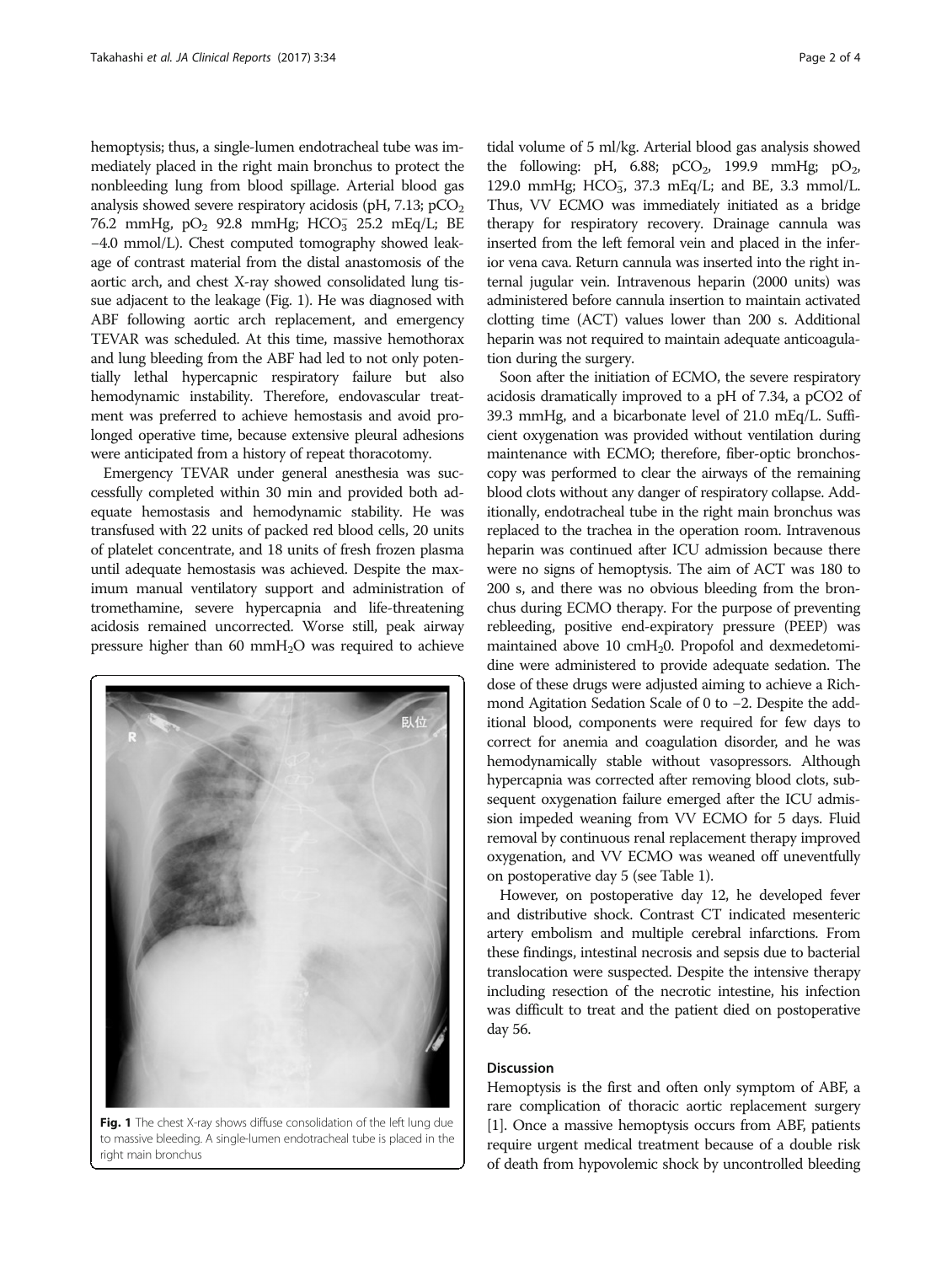|                           |                                     | POD <sub>0</sub>         |                          |            |                            |              |                  |                  |            |          |                                                 |
|---------------------------|-------------------------------------|--------------------------|--------------------------|------------|----------------------------|--------------|------------------|------------------|------------|----------|-------------------------------------------------|
|                           |                                     | At the ED                | Pre-ECMO                 |            | On ECMO ICU admission POD1 |              | POD <sub>2</sub> | POD <sub>3</sub> | POD4       | POD5     | POD <sub>6</sub><br>(after weaning<br>off ECMO) |
| Mechanical<br>ventilation | Mode                                |                          | N/A                      | $A/C$ (PC) | A/C (PC)                   | $A/C$ (PC)   | A/C (PC)         | $A/C$ (PC)       | $A/C$ (PC) | A/C (PC) | $A/C$ (PC)                                      |
|                           | FiO <sub>2</sub>                    |                          |                          | 1          | 0.4                        | 0.6          | 0.5              | 0.4              | 0.4        | 0.5      | 0.5                                             |
|                           | PEEP (cmH <sub>2</sub> O)           | $\overline{\phantom{m}}$ | N/A                      | 15         | 10                         | 15           | 15               | 15               | 12         | 14       | 12                                              |
|                           | Plateau pressure<br>(cmH2O)         | $\overline{\phantom{a}}$ | N/A                      | 30         | 20                         | 23           | 23               | 20               | 25         | 26       | 22                                              |
|                           | Frequency (/min) -                  |                          | N/A                      | 10         | 6                          | 6            | 6                | 6                | 10         | 12       | 12                                              |
|                           | Tidal volume<br>(m <sub>l</sub> )   | $\overline{\phantom{0}}$ | N/A                      | 100        | 140                        | 120          | 150              | 150              | 310        | 420      | 460                                             |
| <b>ECMO</b>               | FiO <sub>2</sub>                    |                          |                          | 0.7        | 0.6                        | $\mathbf{1}$ | 0.85             | 0.6              | 0.7        | 0.3      |                                                 |
|                           | Sweep gas (L/<br>min)               |                          |                          | 8          | 5                          | 3.5          | 3.5              | 2.5              | 3.5        | 3.5      | $\overline{\phantom{0}}$                        |
|                           | Pump flow (L/<br>min)               | $\overline{\phantom{m}}$ |                          | 3          | 3                          | 2.9          | 3                | 3.1              | 3.1        | 1.5      | $\overline{\phantom{0}}$                        |
|                           | Unfractionated<br>heparin (units/h) | $\overline{\phantom{0}}$ |                          | 0          | 260                        | 340          | 340              | 250              | 750        | 800      | 500                                             |
| Atrial blood<br>gas       | pH                                  | 7.138                    | 6.88                     | 7.345      | 7.368                      | 7.447        | 7.494            | 7,424            | 7.465      | 7.419    | 7.372                                           |
|                           | PaCO <sub>2</sub> (mmHq)            | 76.2                     | 199.9                    | 39.3       | 38.3                       | 42.5         | 40               | 46.1             | 39.5       | 42.4     | 40.3                                            |
|                           | PaO <sub>2</sub> (mmHq)             | 92.8                     | 129                      | 73         | 86.3                       | 44.7         | 83.5             | 83.5             | 76.9       | 67.8     | 86.9                                            |
|                           | HCO <sub>3</sub> (mmol/L)           | 25.2                     | 37.3                     | 21         | 21.5                       | 28.7         | 27.5             | 29.5             | 27.8       | 26.8     | 22.9                                            |
|                           | Lactate (mmol/L)                    | 4.5                      | 4.13                     | N/A        | 8.57                       | 2.27         | 1.83             | 1.56             | 1.3        | 1.04     | 0.78                                            |
| Coagulation               | ACT(s)                              |                          | $\overline{\phantom{m}}$ | 198        | 239                        | 190          | 196              | 187              | 209        | 182      | 183                                             |
| Water<br>balance          | Water balance<br>(mI/day)           | 4340                     |                          |            | 8840                       | 2124         | 3583             | 1041             | $-2410$    | 184      | 1697                                            |

<span id="page-2-0"></span>Table 1 Ventilator setting and clinical parameters during ECMO therapy

A/C (PC) assist and control (pressure control), ACT activated clotting time, CMO corporeal membrane oxygenation, ECMO extracorporeal membrane oxygenation, ED emergency department, FIO2 fraction of inspired oxygen, N/A not applicable, PEEP positive end-expiratory pressure, POD postoperative day

and bronchial tree obstruction by blood clots. Therefore, prompt diagnosis and hemostasis are essential to decrease mortality [\[3, 4\]](#page-3-0). TEVAR is a less invasive alternative to open surgery for ABF to facilitate prompt hemostysis [\[2](#page-3-0)]. Although there are several reports of successful management with VV ECMO in patients with pulmonary hemorrhage or hemoptysis [[5](#page-3-0)–[8\]](#page-3-0), to our knowledge, this is the first case of ABF with life-threatening hemoptysis treated successfully under VV ECMO after emergency TEVAR.

Although ECMO was successfully applied in some reported cases of thoracic aortic rupture [[9](#page-3-0)] and lung bleeding [\[5](#page-3-0)–[8](#page-3-0)], it remains unclear whether ECMO can be safely applied in massive hemoptysis; in other words, systemic anticoagulation and thrombocytopenia during ECMO are debatable. However, we focused on immediate correction of life-threatening acidosis, consequently leading to recovery of hemostatic function, on the assumption that severe acidosis could probably induce coagulopathy by fibrinogen degeneration [\[10](#page-3-0)] and platelet functional impairment [[11](#page-3-0)]. Moreover, it was of utmost importance that ECMO support could allow the patient to undergo prompt bronchoscopic washout of the remaining blood clots from the lower airway

without any danger of respiratory collapse. Emergency physicians must be aware of these potential benefits of VV ECMO as a bridge for life-threatening hemoptysis.

Ventilator management for ABF is a clinical challenge. According to the Extracorporeal Life Support Organization (ELSO) guideline [\[12](#page-3-0)], a lung rest setting is recommended after initiation of ECMO. Low plateau inspiratory pressure (under 25 cm  $H_2O$ ) is desirable and PEEP is usually set between  $5-15$  cmH<sub>2</sub>O. However, low inspiratory pressure could predispose to bleeding for patients with hemoptysis. Similar to our case, a lung bleeding patient was successfully managed with higher airway pressure (max plateau pressure 35 cm $H_2O$  for a day) in a previous report [\[8\]](#page-3-0). In terms of hemostasis, transient high airway pressure may be permitted until bleeding stops.

A balance between preventing thrombosis (anticoagulation) and bleeding risk has been a difficult clinical dilemma. In our case, heparin was continuously administered during ECMO therapy. Nevertheless, there was an embolic event after weaning of ECMO. In addition to the use of ECMO, aortic dissection could predispose to systemic hypercoagulation and thromboembolism. Although